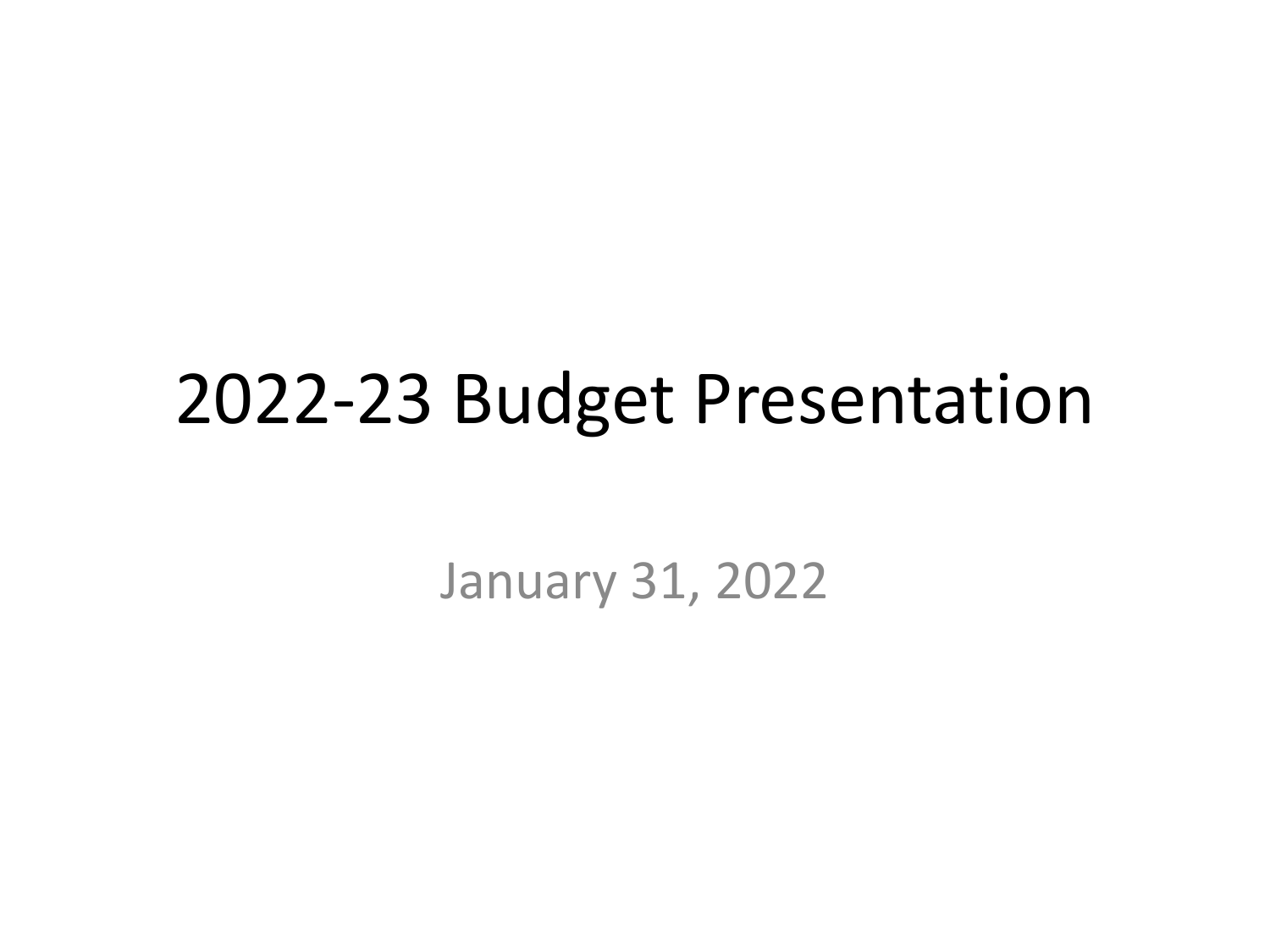# **Budget Overview and Drivers**

- Increase in enrollment of 76 students from last year.
	- It's not only the number of student increase but also the needs that need to be met for these students which include special education, ELL and social and emotional needs. These increases have necessitated the increases in FTE for special education services a science teacher at LHS
- Stagnant state aid and a decrease in special education categorical funding.
- Level funding of municipal dollars of \$124,000. This represents a 0.29% increase for 2022.
- High Quality Curriculum mandates have driven up curricular costs some of which have been placed into ESSER II and ESSER III to offset costs
- Technology and other items have been moved over to capital in order to be funded. However, this is dangerous because the items should be categorized as operating expenses. Moving these items to capital yearly is risky as it inaccurate reflects the true operating needs.
- While special education FTEs have increased, the programs created over the last few years have had a tremendous effect on lowering ODPs for our students. Currently, we have zero students in grades PK-8 on out of district placement. This is nearly unheard of in a district our size.
- The budget subcommittee has met and in conjunction with school administration, we have identified \$721,000 in budgetary cuts from our initial operating budget. If we do not receive the increase in appropriation from the town for this budget, student programs will be affected on a sizeable scale.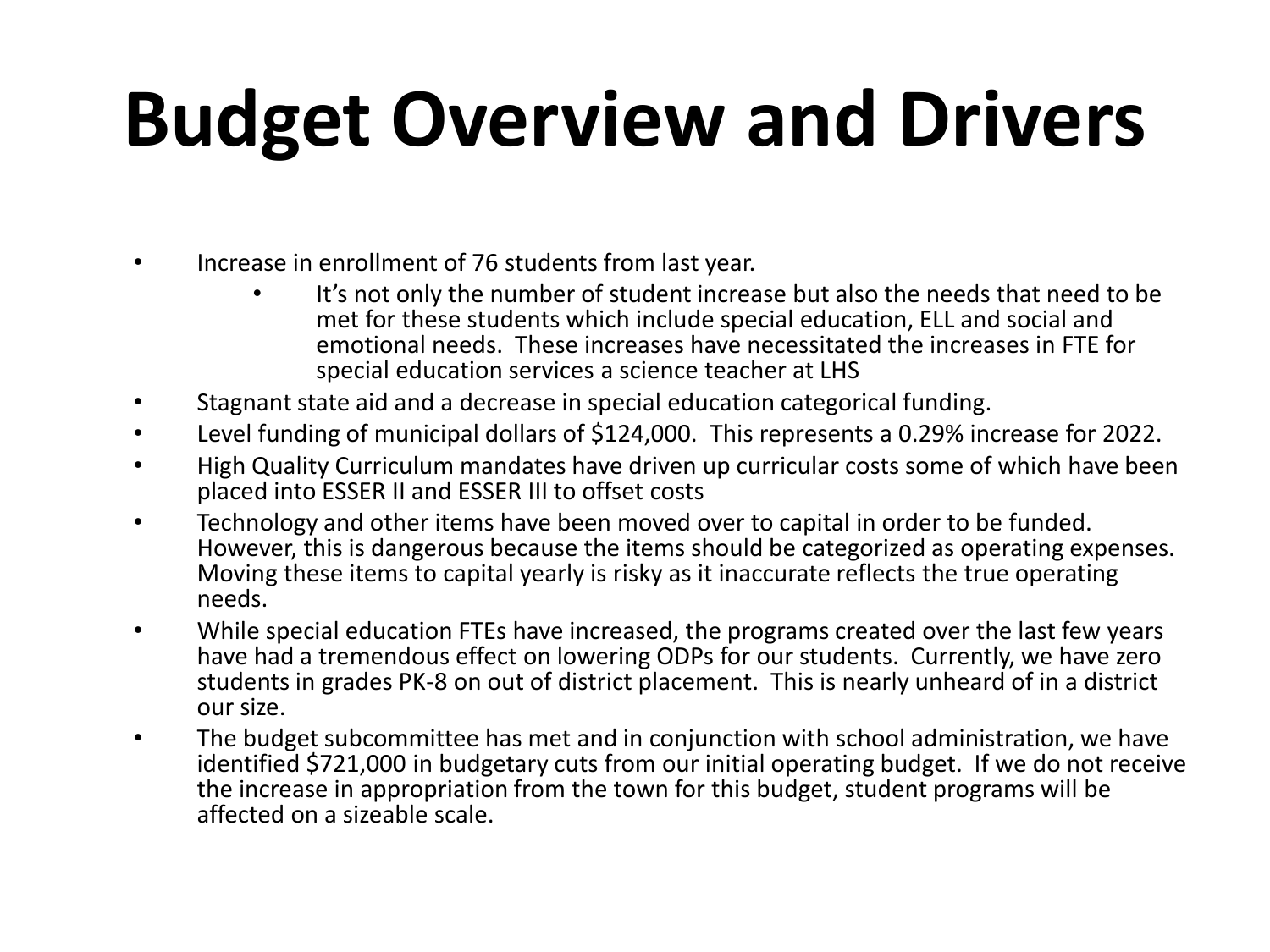# Enrollment

| Year<br>(January) | <b>High</b><br><b>School</b> | <b>Middle</b><br><b>School</b> | <b>Elementary</b> | <b>Total</b> | <b>Increase</b><br>(Decrease) | %        |
|-------------------|------------------------------|--------------------------------|-------------------|--------------|-------------------------------|----------|
| 2022              | 987                          | 773                            | 1,498             | 3,285        | 76                            | 2.37%    |
| 2021              | 961                          | 773                            | 1,475             | 3,209        | (23)                          | $-0.74%$ |
| 2020              | 949                          | 771                            | 1,512             | 3,232        | 90                            | 2.86%    |
| 2019              | 924                          | 750                            | 1,468             | 3,142        | 60                            | 1.95%    |
| 2018              | 861                          | 772                            | 1,449             | 3,082        |                               |          |

Per NESDEC, estimated increase in enrollment for FY23 is 32 students.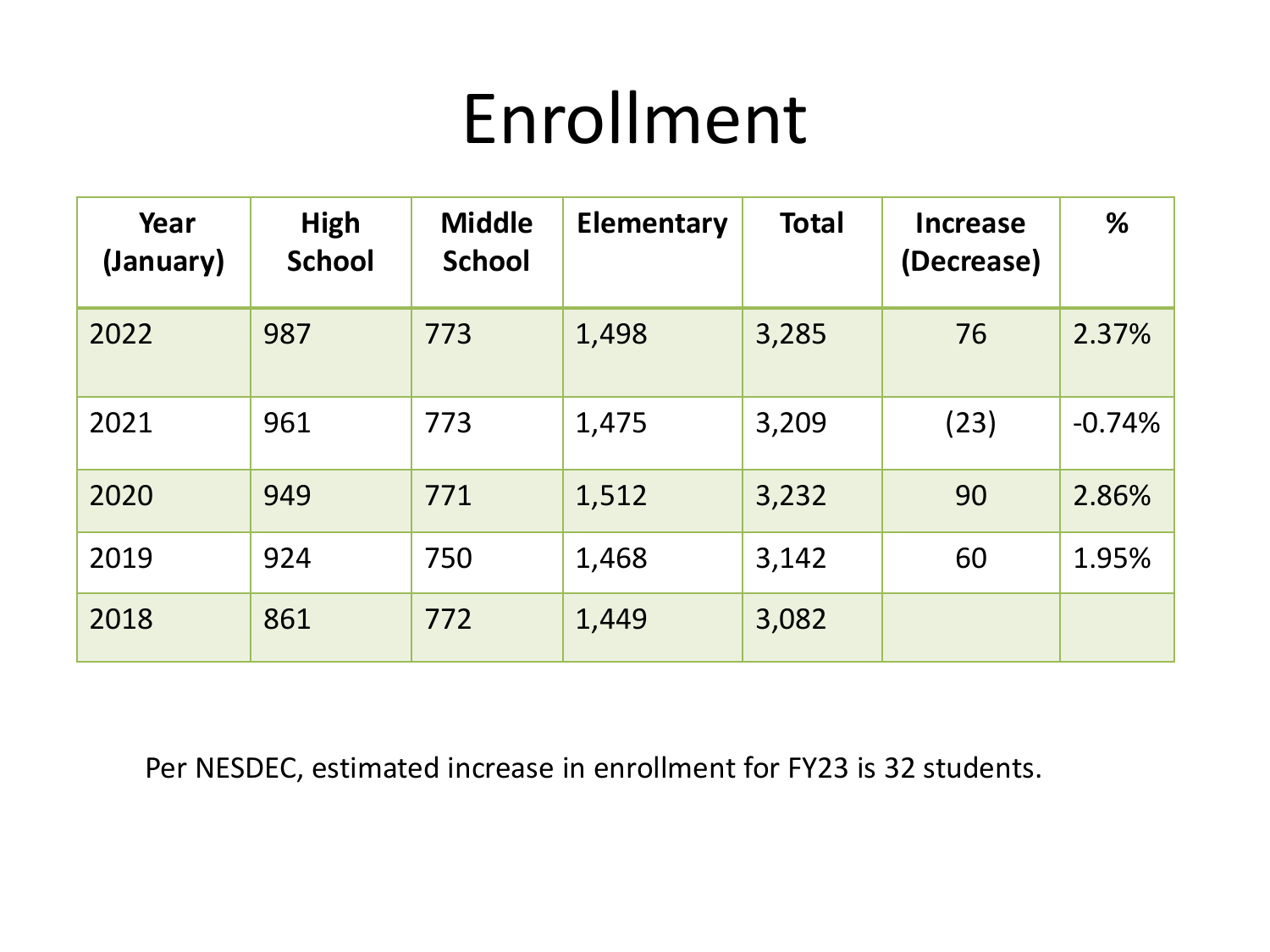# 2022-23 Budget Facts

- 2022-23 Budget  $$61,019,463$
- 2021-22 Budget  $\binom{5}{59,577,128}$

- $\frac{1}{42,335}$   $\frac{1}{42,335}$
- %Difference 2.42%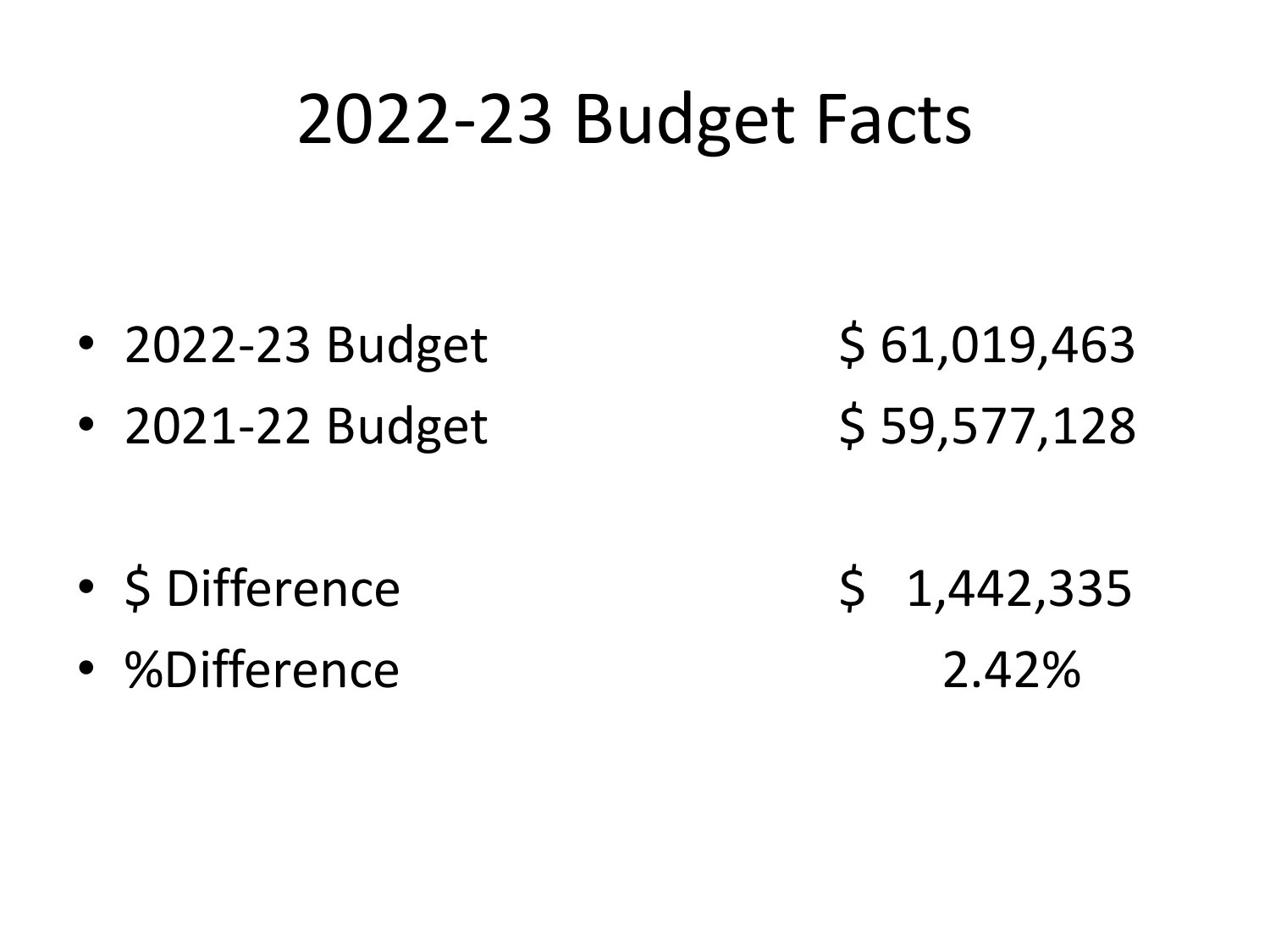# 2022-23 Budget Drivers

- 
- 
- 
- **Purchased Property Svcs \$ 141,845 18.9%**
- **Purchased Other Svcs \$ (328,078) ( 4.2%)**
- 
- 
- 
- **Salaries \$ 904,766 2.7%**
	- **Benefits \$ 219,159 1.7%**
- **Technical Svcs \$ 344,719 18.4%**
	-
	-
- **Materials/Supplies \$ 125,542 7.2%**
	- **Capital Outlays \$ 27,136 9.9%**
- **Other Operating \$ 7,246 10.7%**

- **TOTAL \$ 1,442,335 2.4%**
-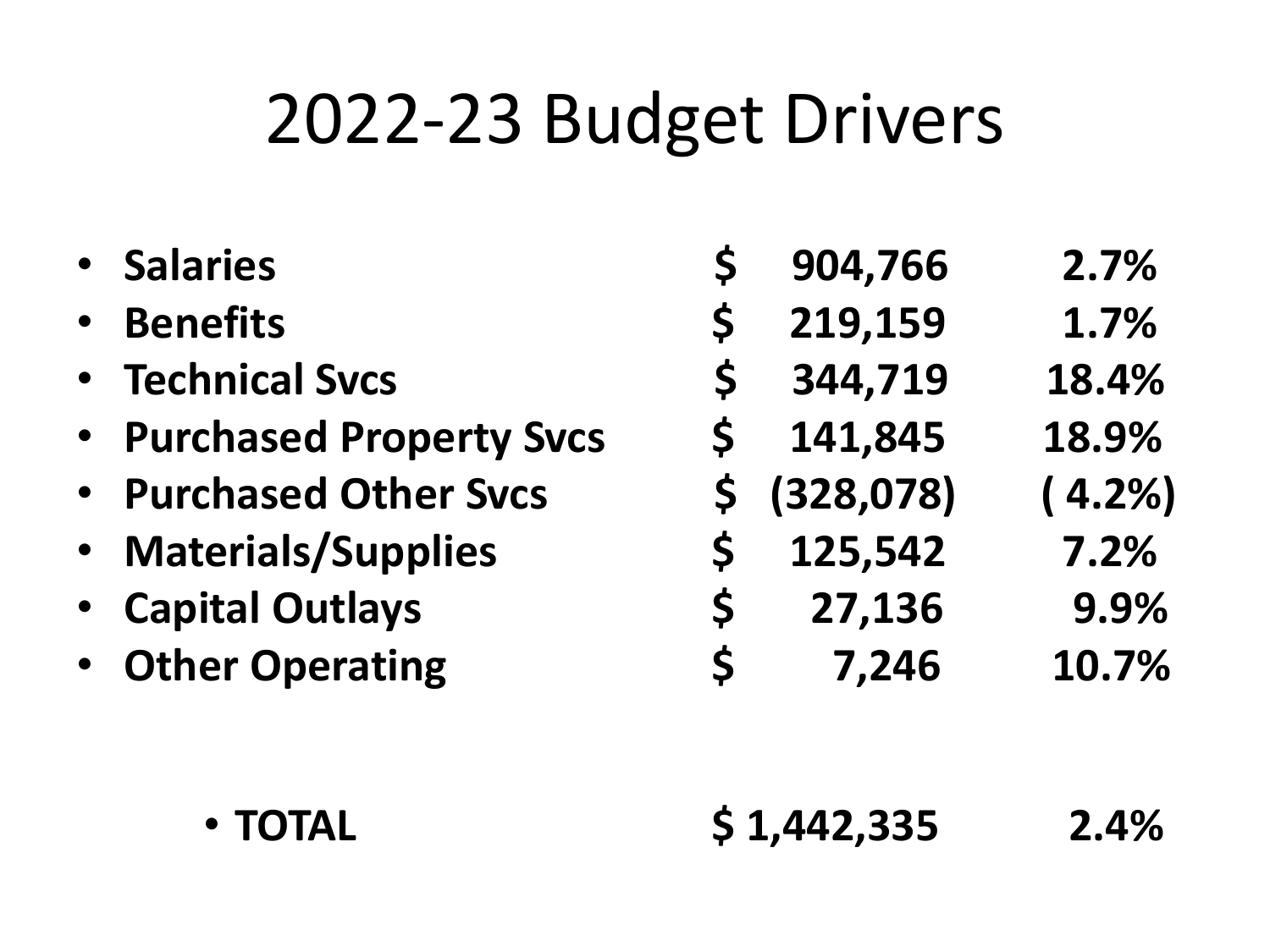### 2022-23 Salaries FTE Reconciliation

|                                        | <b>FTE</b> |
|----------------------------------------|------------|
| FY 22 Budget                           | 439.95     |
| <b>Teachers</b>                        | 4.30       |
| Long-Term Substitutes                  | $-2.00$    |
| Teacher Assistants - RBTs              | 4.00       |
| Teacher Assistants - Part Time         | 1.60       |
| Purchased Services - Special Education | $-1.60$    |
| <b>Miscellaneous</b>                   | .16        |
| FY 23 Budget                           | 446.41     |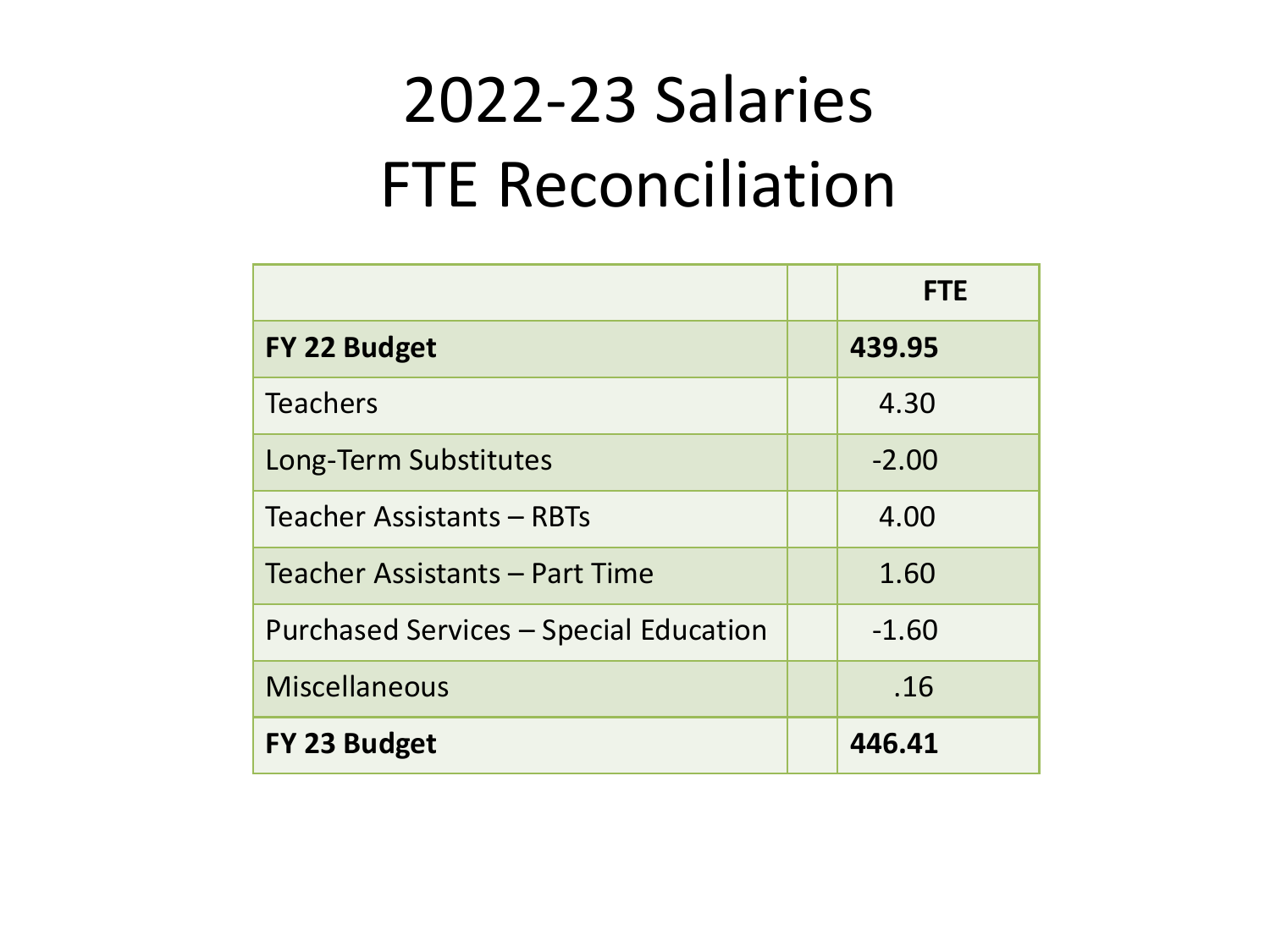# **2022-23 Capital Outlays**

**Capital Outlays - Technology**

• **Computer leases (FY19 and 20) \$ 174,000**

**Capital Outlays Transferred to Capital Budget:**

|           | • Chromebooks                         | \$233,400 |
|-----------|---------------------------------------|-----------|
|           | • High School Projectors              | 68,000    |
| $\bullet$ | <b>High School Athletic Equipment</b> | \$89,410  |
| $\bullet$ | <b>Middle School Security Cameras</b> | \$66,000  |
| $\bullet$ | <b>Northern Classroom upgrade</b>     | \$90,000  |
| $\bullet$ | <b>Maintenance Truck with Plow</b>    | \$50,000  |
|           | · Snow Blower/Mower Middle School     | \$22,000  |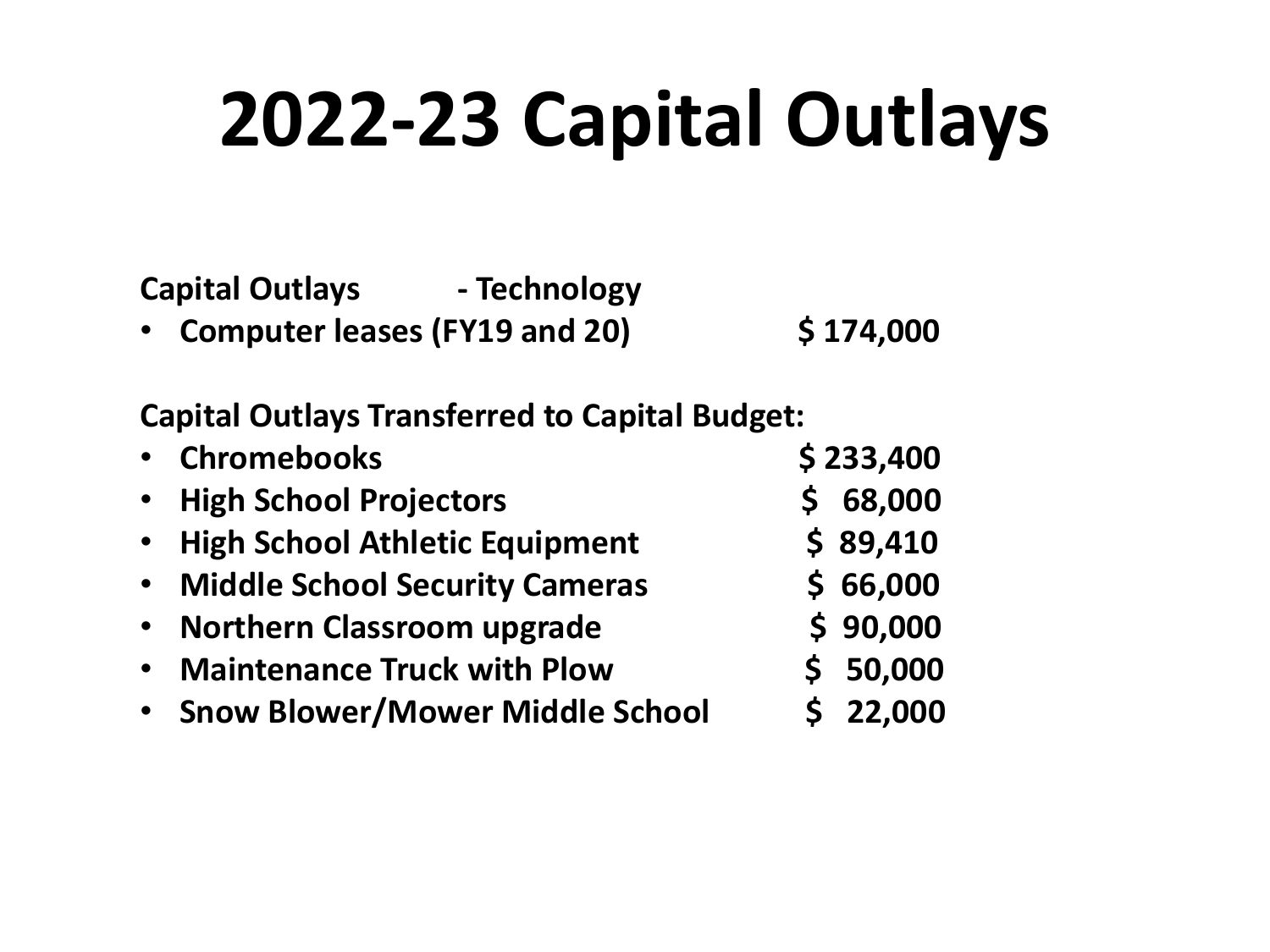# **2022-23 Revenues**

#### **2022-23 Projected Revenues:**

- **Local Appropriation\* \$ 43,706,758**
- **State Aid \*\* \$ 16,143,252**
- **Medicaid Reimbursement \$ 625,000**
- **Misc. – Preschool Tuition, etc. \$ 225,000** – **Total \$ 61,019,463**
- -
	- **\* Proposed increase of \$1,448,036 ( 3.40%). \*\*RIDE Projection – level funded**